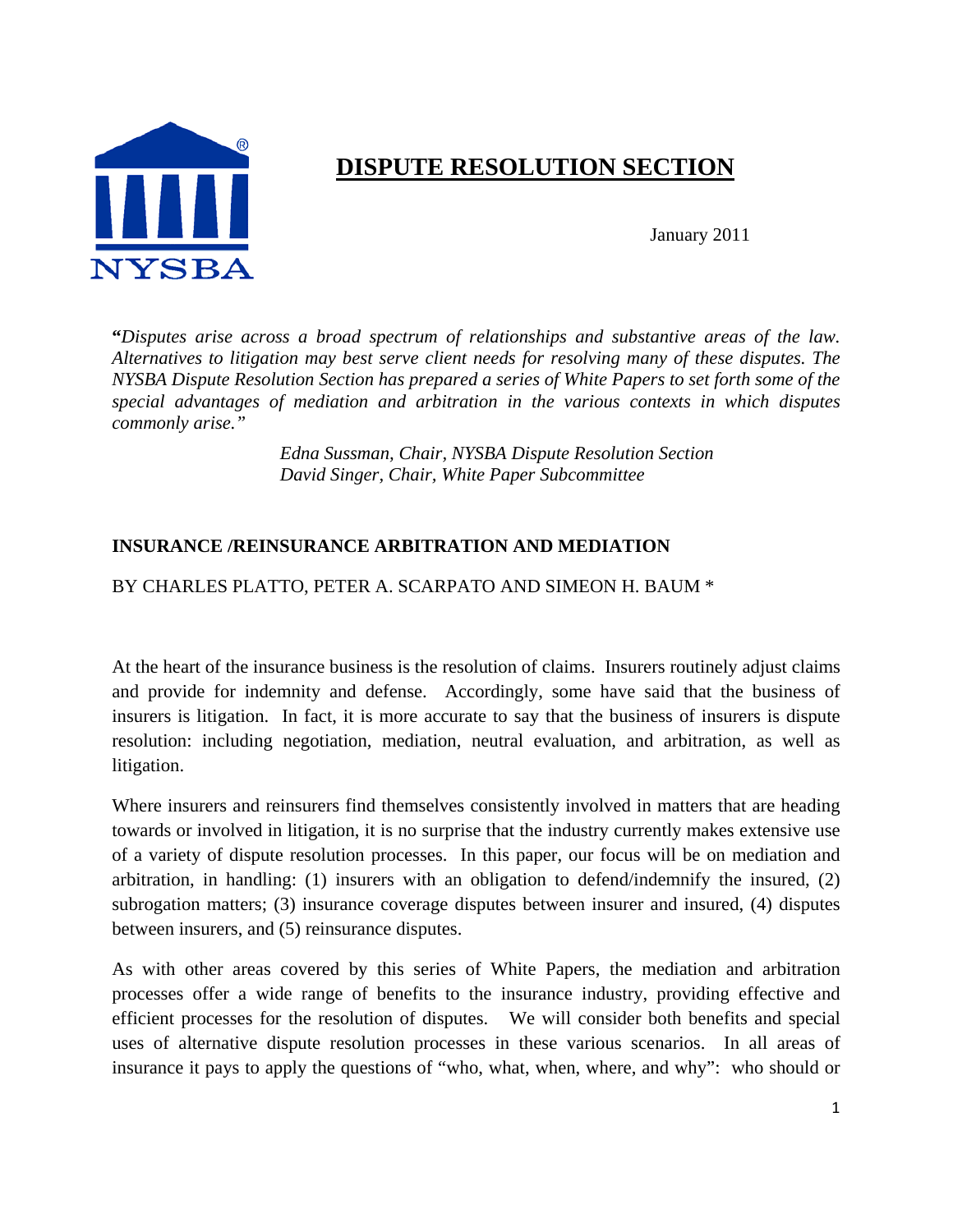will be attending the dispute resolution process; what process should be selected; the ideal timing of the use of that dispute resolution process; the forum or venue for the procedure – courtannexed or otherwise; and the reasons for selecting one process over another – keeping in mind the players, goals, opportunities and circumstances.

#### **1) Insurance Defense and Indemnity – Third Party Claims**

The typical liability policy requires the insurer to defend and indemnify the insured against claims asserted by one or more persons. These are known as "third party claims" because the persons asserting the claim against the insured are not parties to the insurance agreement. By contrast, first party claims are those presented by the insured party to its insurer under policies that cover the insured against risk of harm or loss to its own person or property. In this section, we will focus on the use of alternative dispute resolution processes for third party claims. Third party coverage is offered in a wide range of areas, including, *inter alia:* automobile, homeowners, commercial general liability, professional liability (also known as Error & Omissions), Directors & Officers, employment practices liability, and products liability insurance.

Arbitration is used in a number of arenas for the resolution of third party claims, including automobile no-fault cases, small claims and civil court matters, and for certain Workers Compensation<sup>1</sup> claims. Arbitration, for these and commercial matters, can be an effective means of obtaining a decision from a neutral without going through a trial. Mediation is frequently used across the board for third party claims, both privately and through court-annexed panels. Mediation vests control in the parties, offering an informal, flexible and inexpensive process, with resolutions tailored for and by the parties. Mediation's popularity is reinforced by the benefit derived from a neutral who can keep parties and counsel engaged in constructive dialogue, and from the fact that there tend to be no pre-dispute arbitration clauses running between third party claimants and the insured.

<sup>&</sup>lt;sup>1</sup> Workers' Compensation insurers may initiate subrogation arbitrations to recover payments of health benefits from third parties if the defendant companies or their insurers and the subrogated insurer are parties to a Special Arbitration Agreement. In addition, persons involved in the administration or determination of Workers' Compensation benefits hearings may also arbitrate their own claims. *See*, NY Workers Compensation Law, Section 20.2.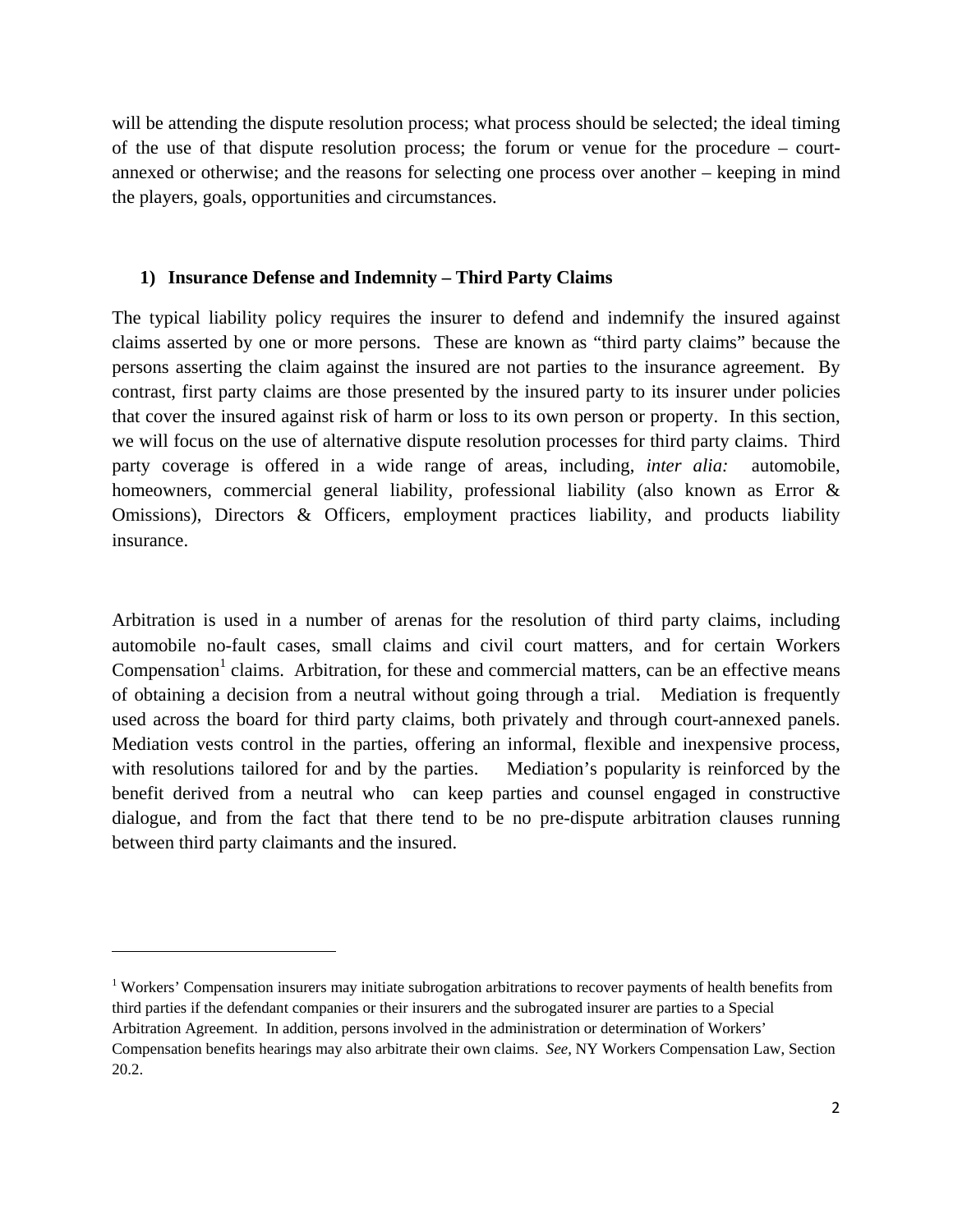There has been much discussion on "when" – the ideal timing for holding a mediation. As a general rule, the sooner one mediates the better. This enables the insurer to take funds that would otherwise be used in the defense of a claim and instead contribute them to the settlement pot. The sooner a dispute is resolved, the less parties will harden in their positions, and the less there will be a build up of emotion and resentment (not only by parties but also by counsel). Early resolution lessens the sunk cost phenomenon, in which parties and counsel who have invested time and expense hold out for a better return on investment – making it harder to settle a case. Another consideration that impacts timing is the need to develop information. Parties might feel a need to conduct an Independent Medical Examination, do destructive testing, nail down certain testimony in a deposition, test legal theories with a motion to dismiss or for summary judgment, or obtain an expert's report. At each juncture there is a balancing test of whether the information to be gained will offset the benefit of settling before the outcome is known. Conversely, its pursuit might, hydra-like, simply lead to additional questions, uncertainty, cost, and hardening of positions. Certain parties observe that "the heat of the trial melts the gold," and prefer to wait until they are at the courthouse steps – or even with an appeal pending – before conducting a mediation. Frankly, mediation can be useful at any stage. It is our view, however, that the earlier done, the better. In all instances, good judgment dictates giving serious consideration to the timing question.

In order most effectively to utilize the mediation or arbitration process where an insurer is involved, perhaps the most significant of our questions is "*who* is involved and what role should the insurer play?" It is critical to be sure that the proper parties are engaged in deciding to enter mediation, preparing for the mediation, and attending the mediation session. Whether it is an adjuster with responsibility for monitoring the case,<sup>2</sup> or a lawyer or other official of the claims department, the person involved should have a full appreciation of the way mediation or

 $2^2$  A number of people are ordinarily involved in handling claims presented to an insurer. Chief among them is the insurer's claims department or claims handling unit. This can be a group within the insurer and can also involve outside adjusters or third party administrators. Claims handlers are involved from the moment notice of a claim is received, through initial efforts to assess and possibly adjust a claim, and through all stages of litigation. The claims group triggers the issuance of any letter to the insured accepting the claim, assuming the defense but reserving rights to deny coverage. Claims appoints or approves counsel to handle the defense; sets reserves for the risk; and monitors the defense of a case. Moreover, claims evaluates case strengths and weaknesses, assessing liability and damages, and ultimately determines whether and under what terms to settle the claim. Other key players are counsel who are appointed to defend and must routinely report to the insurer; any counsel separately responsible for coverage questions; and, of course, the insured, who owes a duty of cooperation to the insurer. On the other side of the equation tend to be the claimant and claimant's counsel.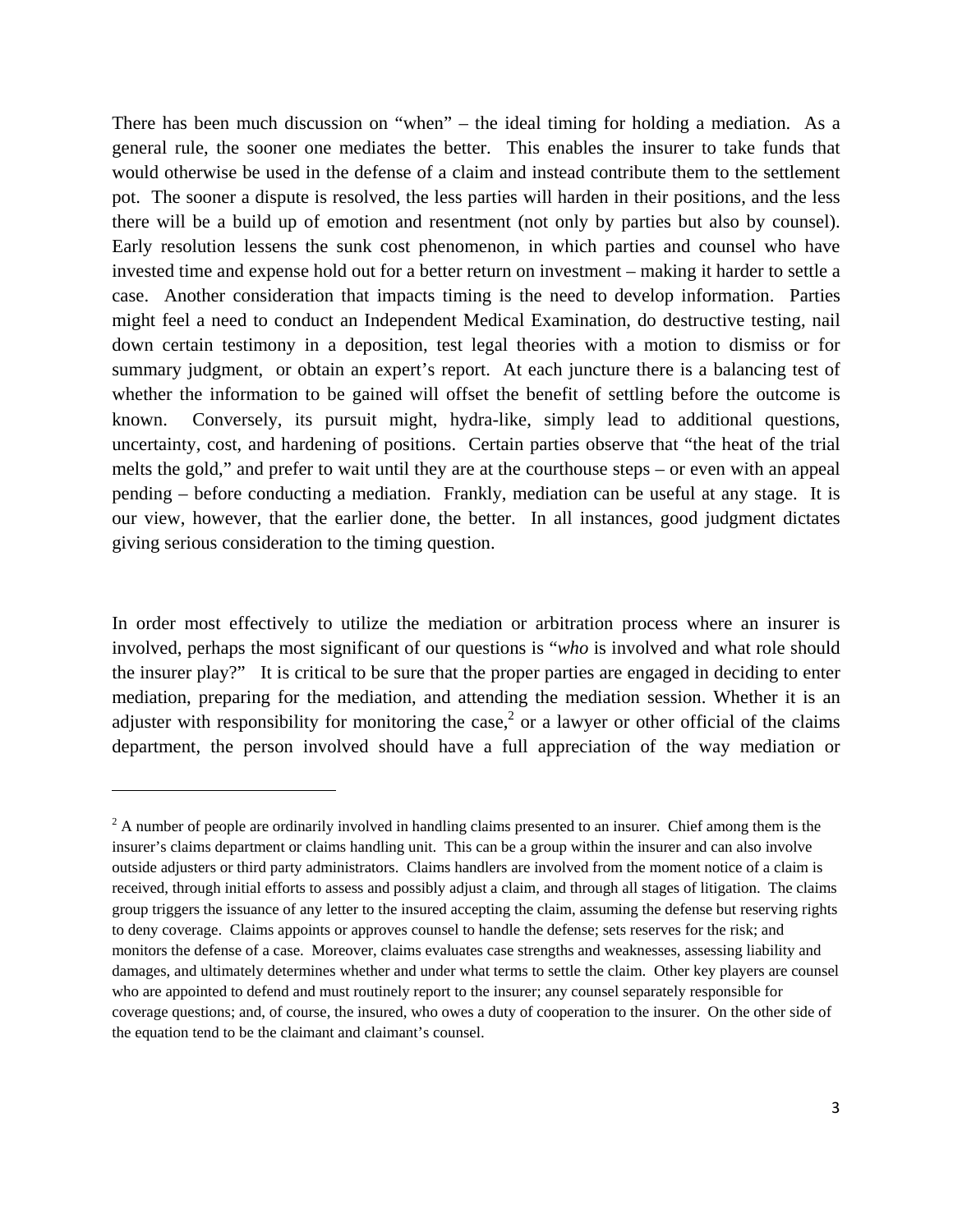arbitration can be used effectively, full authority to resolve the matter, and sufficient knowledge of the case and the issues to be appropriately involved in the process and make a reasoned decision. This means that the claims department should be actively engaged in evaluating the matter and reassessing reserves, and the person with full authority, ideally, should attend the mediation session. When dealing with a corporate claimant, it also means bringing the person with full settlement authority. If that claimant is an individual, say, with a personal injury claim, it might mean seeing that certain family members are also involved or, at least, on board. It pays for claims adjusters and counsel on both sides to educate themselves well on negotiation strategy and techniques and on the nature and role of the mediator, so that they can take full advantage of the opportunities presented by using the mediation process. In addition to persons with authority, experts or persons familiar with certain facts may be helpful to have present at a mediation. Of course, a mediation is not a hearing, but the presence of these people might aid the parties in coming to a common understanding of the facts and adjust their assessment of the matter. In all instances, the best prepared attendees should be cautioned to maintain an open mind so that they get the full benefit of the mediation process, including the capacity to learn and make adjustments in accordance with reality.

The "what" and "why" of mediation include using a neutral party to help all involved conduct a constructive dialogue, getting past many of the snags that arise with traditional positional bargaining. The mediator can help cut through posturing and can keep people on course. When a large demand or tiny offer threatens to end negotiations, the mediator is the glue keeping people in the process, encouraging them to stick with it and reach the goal of resolution. The mediator can help counsel and parties understand legal risks that "advocacy bias" might blind them to, help them develop information that is key to assessing and resolving the matter, and help them as they make their bargaining moves. While some cases involve claims for damages which one party believes can best and most favorably be resolved by a jury and others involve a legal issue which call for a judicial resolution, the vast majority of claims and litigations, particularly involving insured matters, are ultimately resolved by settlement. A mediation can fast forward the camera, truncating procedures and shrinking costs, by bringing about the inevitable settlement much sooner. Claims adjusters, risk managers, and counsel are well advised to consider the myriad benefits of mediation listed in the general introduction – the "why" – at the commencement of a matter, so that they can make an informed choice of process – the "what" – initially and reevaluate process choices throughout the course of handling the claim.

Development of information needed for an informed settlement decision can, in fact, be expedited through the use of mediation in the third party claim context. Rather than awaiting depositions or extensive document production, parties can use mediation to conduct truncated disclosure -- getting the information that is most essential to the resolution decision. Good use and development of information is critical to taking full advantage of mediation in the insurance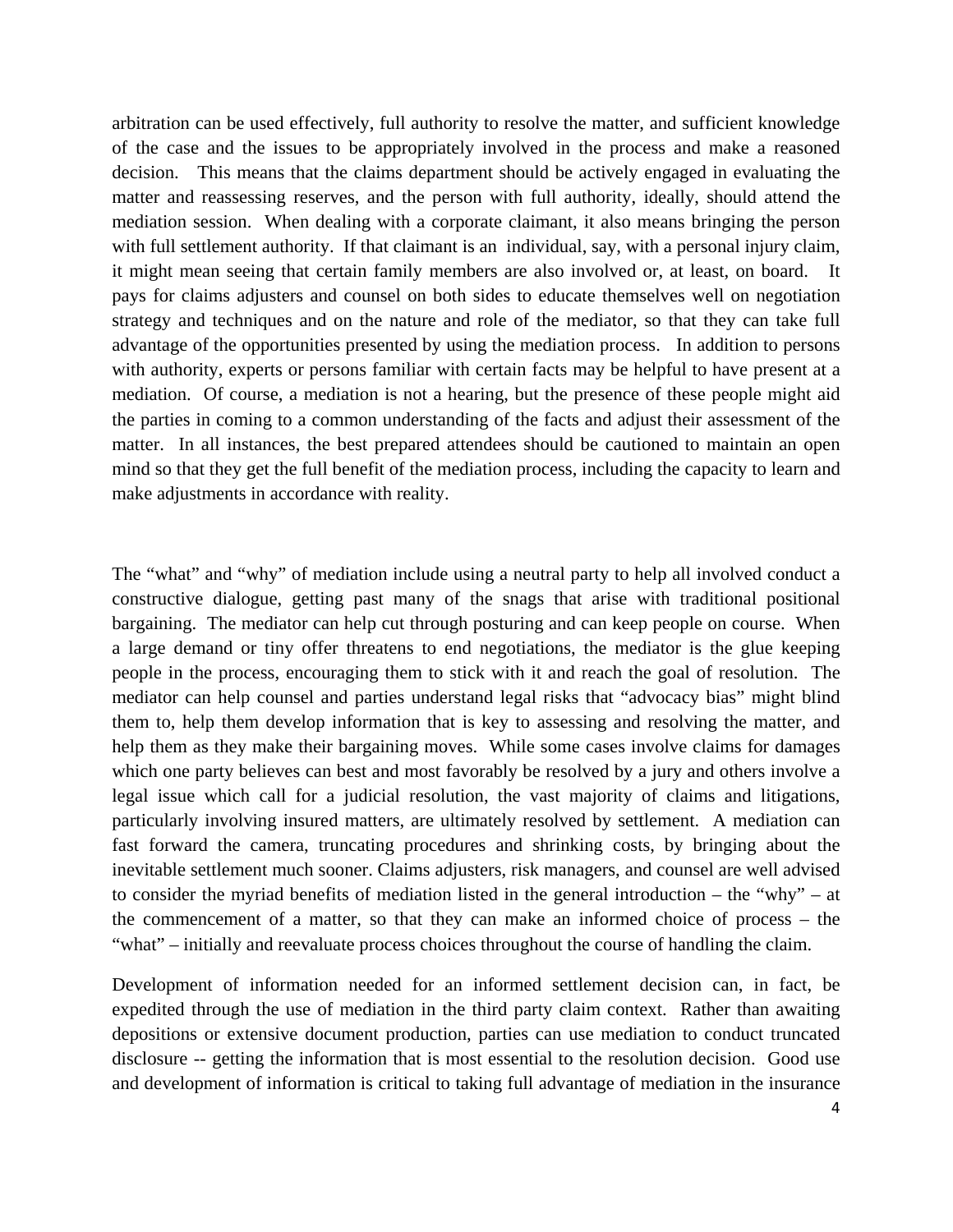context. Prior to the mediation session, it is good practice for the insurer's team to assess damages and liability and develop a good sense of the reserve for the case. This can include obtaining expert reports, appraisals, photographs or other key information. Pre-mediation conference calls can facilitate interparty disclosures that will provide parties with information needed to prepare or to conduct a meaningful discussion when they arrive at the mediation session. It is also valuable to help the mediator get current with information in the form of premediation conference calls and written submissions, with exhibits. Further useful disclosures for the benefit of the parties can occur in the confidential mediation session, enabling parties to adjust their views and assessment of damages and liability. Even if the matter does not settle at the first mediation session, information can be further developed thereafter bringing the matter to resolution.

Additional points to keep in mind include the potential for conflicts or different interests or priorities between the insured and the primary and excess carriers and reinsurers. Also, insurance policies historically placed the burden of a complete defense on the primary carrier regardless of limits. While this is still the case in an automobile policy or an occurrence-based commercial general liability policy, a variety of claims made and specialized policies may provide for defense costs to be deducted from and be subject to the limits of coverage. Additionally, the claim may exceed the limits of primary coverage and impact excess coverage and/or the primary coverage may be typically reinsured in whole or in part. These may be important practical factors to keep in mind in evaluating the "who, what, when, where and why" of mediations and arbitrations in insured matters.

In sum, the insurer, parties, and counsel should be proactive in addressing our journalist's questions – and in developing, exchanging, and analyzing information – so that a mediation can be held at an appropriately early stage – and indeed, if not initially resolved, in pursuing further mediation as the case evolves.

\_\_\_\_\_\_\_\_\_\_\_\_\_\_\_\_\_\_\_\_\_\_\_\_\_\_\_\_\_\_\_\_\_\_\_\_\_\_\_\_\_\_\_\_\_\_\_\_\_\_\_\_\_\_\_\_\_\_\_\_\_\_\_\_\_\_\_\_\_\_\_\_\_\_\_\_\_

#### Case Study: The Multi-Party Subrogation Claim

Have you ever participated in a negotiation or mediation involving multiple defendants, each pointing the finger at another? In the third party insurance world, this is a frequent occurrence. Often, counsel or claims adjusters will enter a negotiation with a predetermined percentage which they believe their company should bear relative to the other defendants. Moreover, they have set views on the percentage responsibility the other parties should bear as well – particularly party X, whom they deem to be the chief target, or party Y, who was in a position similar to their own insured's. The latter scenario can generate feelings among professionals not unlike sibling rivalry.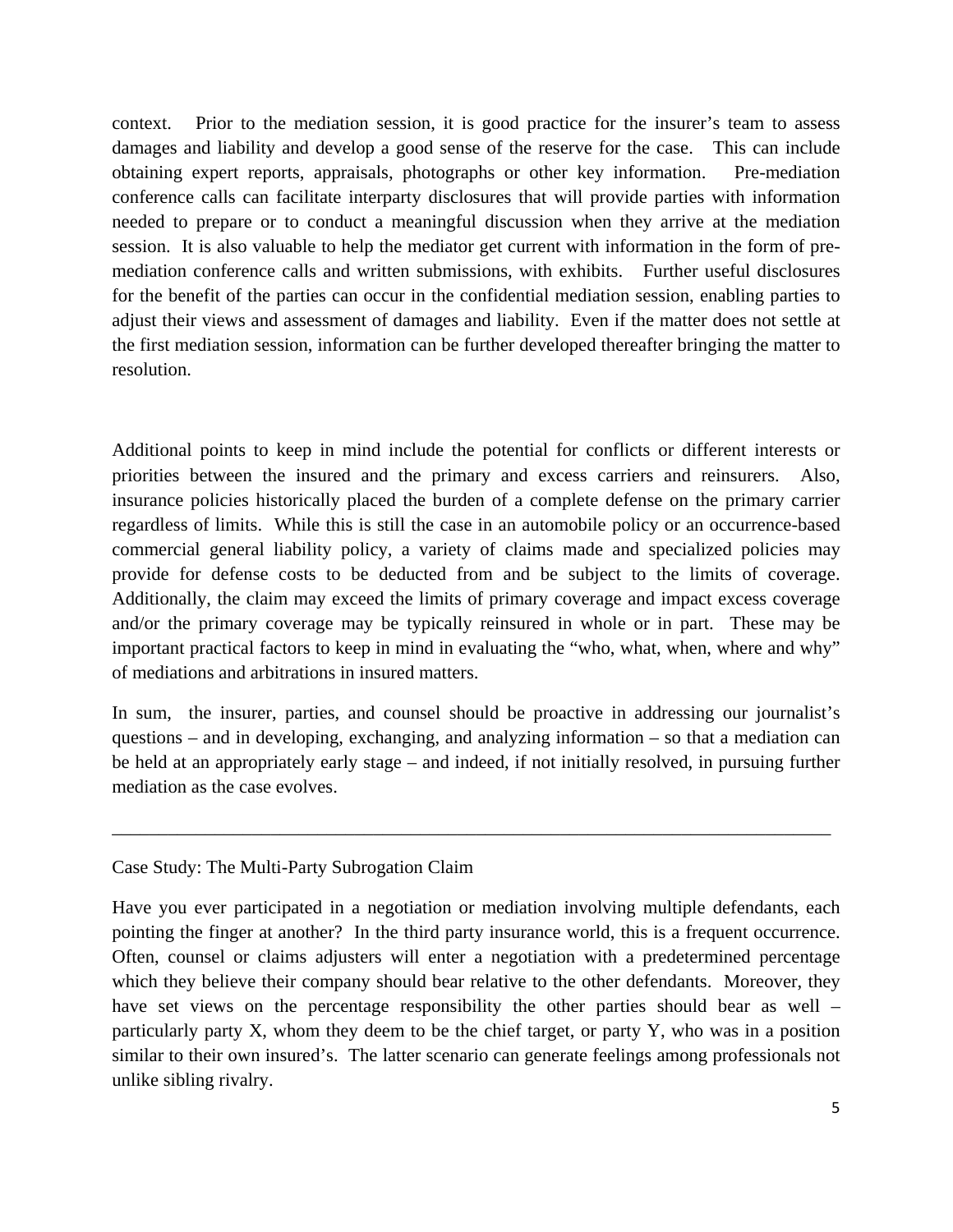In one case involving a construction site with twelve defendants, the mediator used an approach he calls the *consensus based risk allocation model*. This approach was undertaken with the recognition that, sometimes, shifting from percentages to hard dollars, and getting people to focus on their own pot rather than the other defendants', is a good way to move from stalemate to progress. First the mediator conducted an initial joint session and one or more caucuses (private, confidential meetings with fewer than all parties) in which he got a good sense of what the Plaintiff would need to settle the case. Then he held some caucuses with the entire group of defendants and subgroups of defendants in which the mutual finger pointing became apparent. To address this problem, the mediator held a series of caucuses with each of the defendants. In each caucus he asked the same set of questions: do you think plaintiff will win at trial, and, if so, how much? What percentage liability do you think will be allocated to each defendant? How much will it cost to try this case? Answers to these questions were recorded on an Excel spreadsheet, with a line for each defendant's answer, including columns for each defendant discussed.

When the interviews were completed, the mediator created different economic scenarios: (1) the average of the amount the plaintiff was predicted to win, with and without applying predicted defense costs, (2) the amount the mediator guessed the plaintiff would need to settle the case (the realism of which was assessed in light of the first set of numbers), and (3) amounts smaller than the projected settlement number which might serve as initial pots in making proposals to the plaintiff. The mediator then applied the average of all defendants' views of each defendant's relative liability to these economic scenarios. The result was a listing of dollar numbers allocated to each defendant for each economic scenario. The mediator then held a joint conference call with all defense counsel. He explained what he had done and inquired whether they would like to hear the outcome of this experiment. Not surprisingly, all asked to hear the outcome and agreed to share with one another this information that had been derived from their private, confidential caucuses.

Essentially, the mediator presented to the defendants three packages for presentation to the plaintiff – an initial, a subsequent, and a final pot – identifying, by dollar figure only, each defendant's contribution to each of these three pots. As a result, a doable settlement path appeared in place of what had been a field of warring soldiers. Defendants got their approvals to each pot – one pot at a time – and the case settled. This is just one way mediation can help create productive order out of multi-party bargaining sessions in third party liability cases.

\_\_\_\_\_\_\_\_\_\_\_\_\_\_\_\_\_\_\_\_\_\_\_\_\_\_\_\_\_\_\_\_\_\_\_\_\_\_\_\_\_\_\_\_\_\_\_\_\_\_\_\_\_\_\_\_\_\_\_\_\_\_\_\_\_\_\_\_\_\_\_\_\_\_\_\_\_\_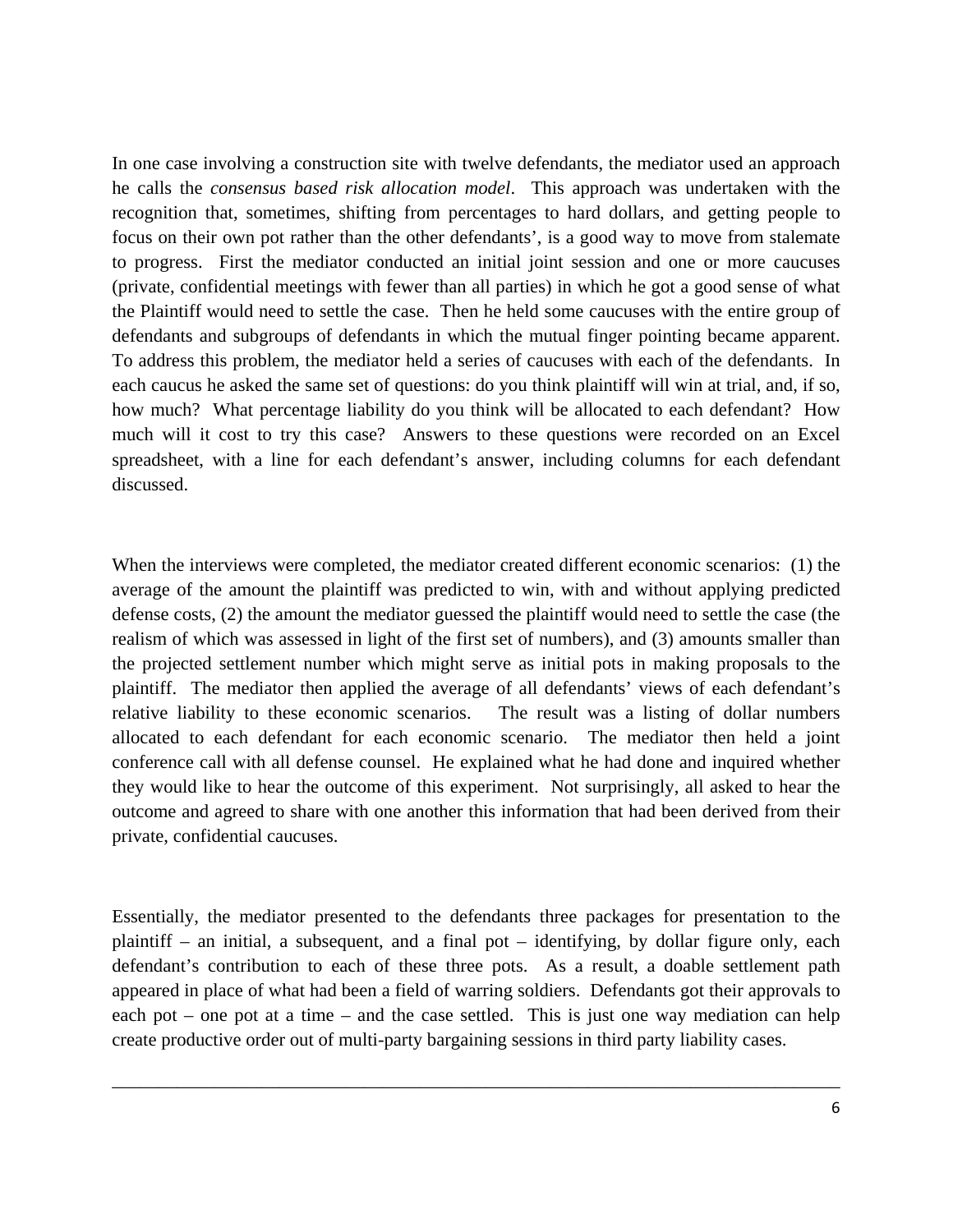### **2) Subrogation**

Another area that has lately benefited from the use of mediation is subrogation. In subrogation matters, an insurer that has already paid a first party claim for a loss suffered by its insured stands in the shoes of that insured and seeks recovery of damages for that loss from third parties who caused the loss. Over the last decade or two, subrogation has risen in the insurance industry's regard as one of the three chief ways in which insurers gain funds, along with premiums and return on investments.

The same considerations that apply to the mediation of all third party claims apply here. Unique features include that plaintiff is a professional insurer, and, typically, insurers are involved on the defense side, as well. As a consequence, some of the emotional issues that might be generated by parties seeking recovery of damage or loss to their own personal or property are diminished. Negotiations can proceed on a steady course. Yet, special challenges also arise when professionals engage in strategic bargaining. *See*, for example, the multi-party finger pointing discussed in the inset above. Some certainty on the size and nature of the loss is gained where the claim has already been adjusted by the subrogated insurer, but other issues take center stage: if the insurer paid replacement value, should the defendants' exposure instead be limited to actual, depreciated value of the property? Were payments made for improvements, rather than losses? And, of course, questions on liability, causation and allocation among multiple parties remain. Mediators can be quite helpful in organizing these discussions, developing information, assisting in assessments of exposure, and helping multiple parties stay on track to reach a conclusion. Sometimes, the mediator's phone follow up after a first mediation session is the key to keeping the attention of multiple parties, with many other distracting obligations, focused on the settlement ball.

# **3) Insurance Coverage Disputes Between Insurer and Insured**

Disputes can arise between the insurer and the insured in either the first party (e.g., property) or third party (*e.g*., liability) context. Such disputes can be particularly complicated in the third party context where the insurer owes a duty to defend if there is any possibility of coverage for one or more claims even if the carrier has potential unresolved coverage defenses. In all events, the carrier owes a duty of good faith and fair dealing to the insured and may have to consider settlement offers within policy limits in third party claims even if coverage issues are unresolved. Similarly, in the first party context, although the defense obligation may not be present, the carrier does have an obligation to process claims in a fair and efficient manner.

Notwithstanding these complications and obligations, the carrier does have the right to deny coverage if it believes that the policy does not cover or excludes a claim, or the carrier may defend under a reservation of rights if it believes there is a possibility of coverage, especially if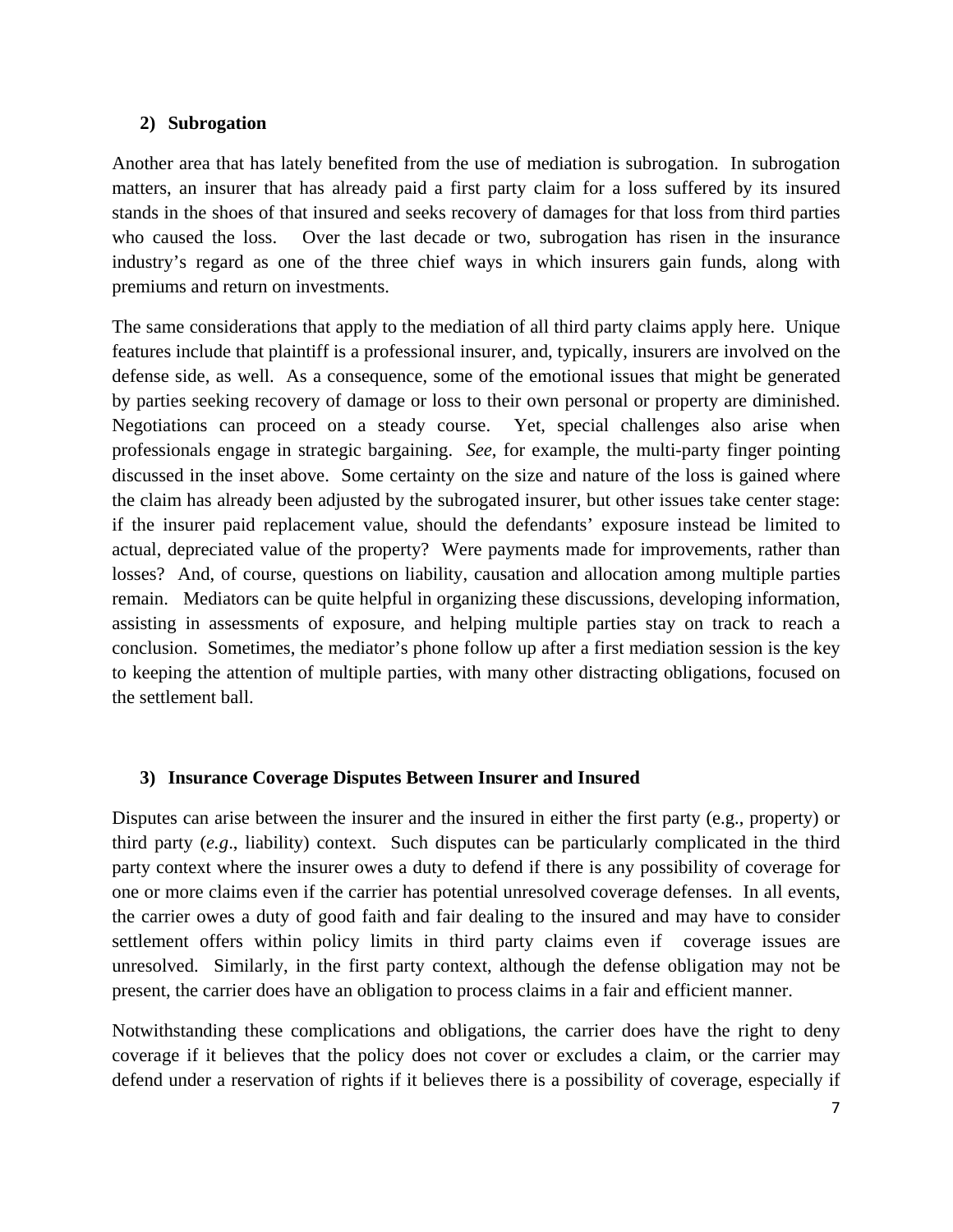that possibility is dependent on the outcome of the underlying claim, *e.g*., was the conduct that gave rise to the claim intentional (not covered) or negligent (covered).

A typical way of raising and resolving insurer/insured coverage disputes (after the carrier sets forth its initial coverage position generally by letter) is by a declaratory judgment action. Such an action may be brought by the insurer or the insured. In some states, *e.g*., New Hampshire, a declaratory judgment action is required as a condition of denying coverage or requesting a denial.

As with all other disputes, insurance coverage disputes can be effectively resolved by mediation or arbitration (whether provided for in certain complex sophisticated insurance policies or voluntarily).

Mediation or arbitration is especially attractive in the first party context where the question of timing and amount of payment, if any, may turn on a prompt and efficient resolution of the insurance coverage dispute. While at first blush, it might appear that the insurer has an advantage or disincentive in this regard to the extent it could benefit from a delay in payments, there have been significant developments throughout the country, including in New York (in the *Bi-Economy* and *Panasia* cases, 10 N.Y.3d 187,200 (NY 2008)), adopting a tort of first part bad faith or other analysis or remedies which protect the insured in first party insurance coverage disputes and give the insurer an incentive to resolve such disputes.

In the third party claim context, the timing and coordination of any insurance coverage dispute and the resolution thereof is particularly sensitive. Simply put, if the underlying case is resolved by settlement or otherwise before the coverage dispute is resolved, the opportunity to resolve the coverage dispute in an effective fashion may be lost to the carrier or the insured. The parties may, therefore, have a genuine interest in resolving the coverage issues in coordination with the underlying claims in one way or the other. Mediation, or arbitration, involving some or all parties and some or all claims may be effective in this regard.

\_\_\_\_\_\_\_\_\_\_\_\_\_\_\_\_\_\_\_\_\_\_\_\_\_\_\_\_\_\_\_\_\_\_\_\_\_\_\_\_\_\_\_\_\_\_\_\_\_\_\_\_\_\_\_\_\_\_\_\_\_\_\_\_\_\_\_\_\_\_\_\_\_\_\_\_\_\_

# Case Study– Mediating the Dream within the Dream

In one mediation of a multi-party third party property damage case, one of the defendants had a coverage issue arise between its primary and excess insurer. The mediator called a "time out" and conducted a separate, abbreviated mediation of that coverage dispute by phone caucuses. The coverage issue was resolved and the parties then moved on to resolve the original third party claim.

\_\_\_\_\_\_\_\_\_\_\_\_\_\_\_\_\_\_\_\_\_\_\_\_\_\_\_\_\_\_\_\_\_\_\_\_\_\_\_\_\_\_\_\_\_\_\_\_\_\_\_\_\_\_\_\_\_\_\_\_\_\_\_\_\_\_\_\_\_\_\_\_\_\_\_\_\_\_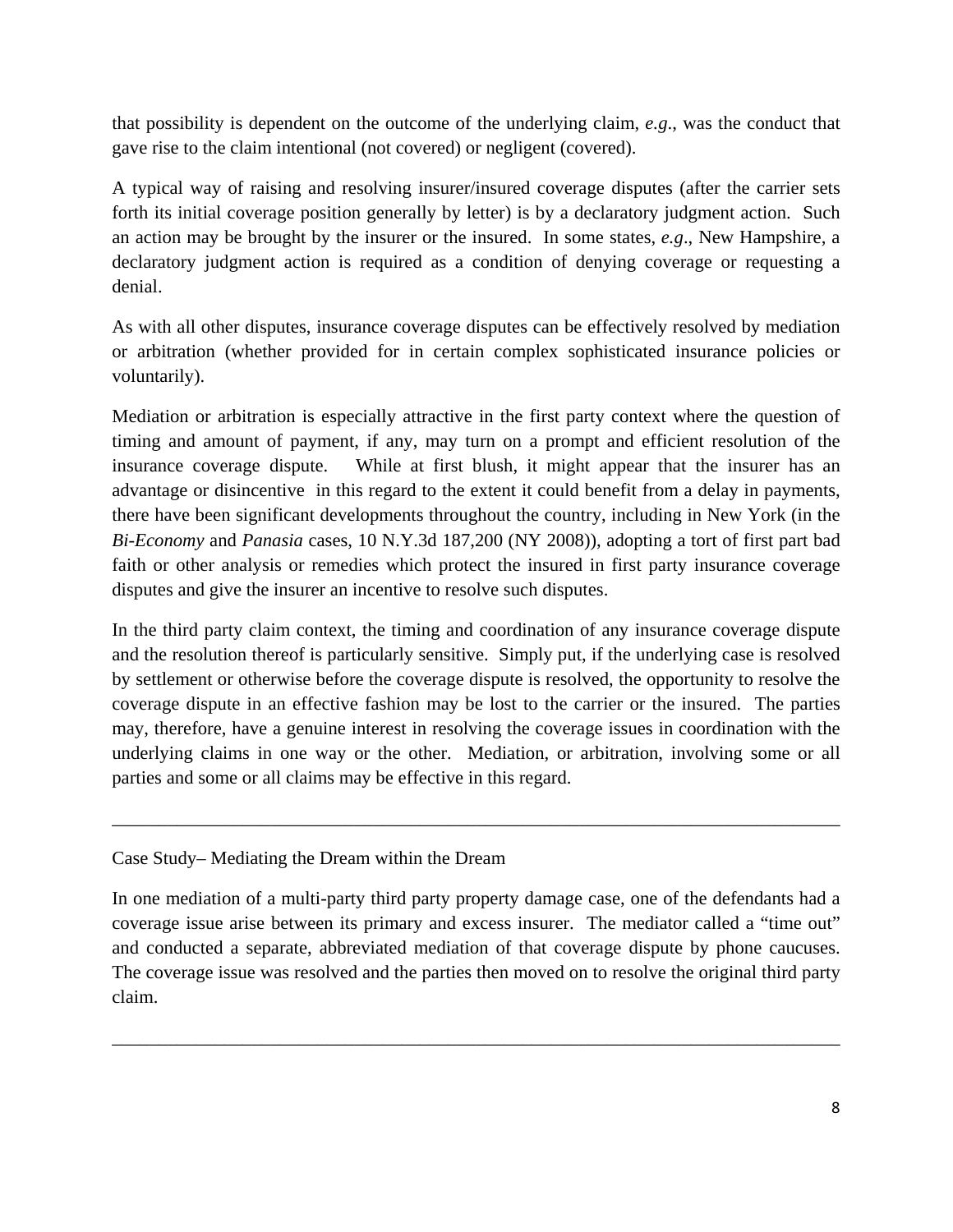Apart from these complexities, the same who, what, when, and why consideration noted above apply. In endeavoring to coordinate an underlying claim proceeding with an insurance coverage dispute, the when of any mediation and the who is involved amongst the parties and their representatives becomes critical. On the insurer side for example, there is typically and appropriately, a separation between the adjusters or claims representatives handling the defense of the underlying litigation, and those responsible for the coverage dispute. This is where they need to coordinate. The why includes the potential benefit of resolving the coverage issue which may impede resolution of the underlying claim and/or resolving the underlying claim which may be impacting the resolution of the coverage dispute. The what may involve a mechanism to bring together in a single forum, e.g., before a mediator, parties involved in different proceedings or aspects thereof.

Finally, a word about the need for subject matter expertise in mediators or arbitrators. In arbitration, expertise is what is often sought in a decision maker, although some have argued that non-experts might approach a case with a more open mind. In mediation, maintaining an open mind is essential in the mediator; and process skills are of paramount importance. Nevertheless, users of these processes in insurance coverage matters, find it helpful if their mediators or arbitrators are conversant with insurance policy interpretation and implementation.

## **4) Insurer v. Insurer Disputes**

Another area where mediation or arbitration may be particularly effective is in insurer v. insurer disputes.

Because of the complexity of the world we live in, it is not uncommon to encounter situations where multiple carriers and policies may respond to one or more potentially covered claims. This may give rise to disputes among carriers under "other" insurance clauses which seek to prioritize coverage obligations between carriers, or pursuant to subrogation rights, or where primary and excess carriers are involved, or there are additional insured claims, etc.

Disputes between insurers present a perfect opportunity for mediation or arbitration. One reason for this is that since insurers will often find themselves on one side of an issue in one case and on the opposite side of that issue in another case, or even on both sides of an issue in the same case, e.g., with affiliated carriers or the same carrier involved for different insureds, there are multiple situations where it would be in the carriers' interest to have an efficient effective resolution of the particular case without setting a precedent for one position or an another.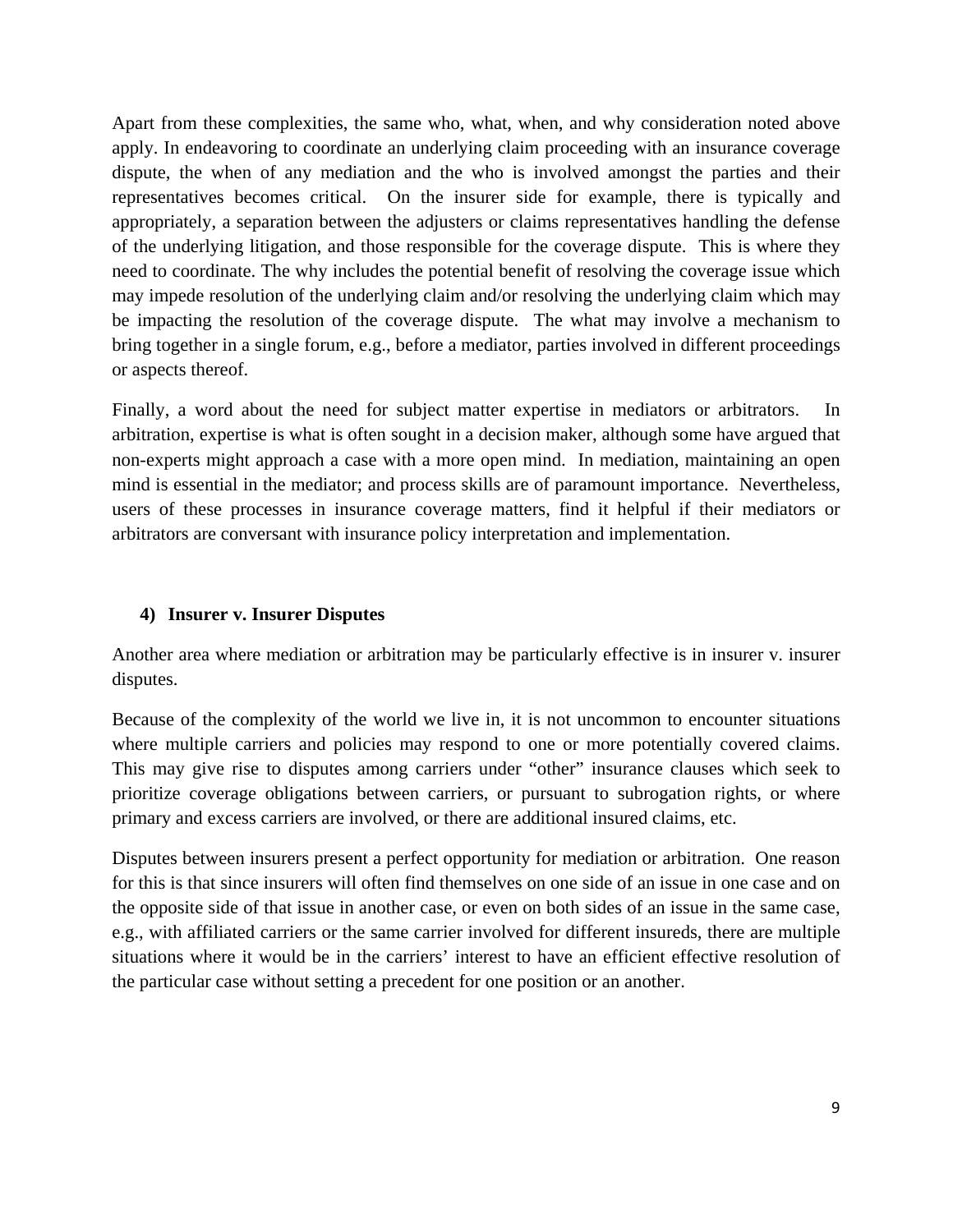Beyond the potential for setting unwarranted precedent in litigations between carriers, arbitration or mediation is simply an unusually effective mechanism for resolving disputes between entities which are in the business of resolving and paying for disputes. No entity is better equipped and has more interest in efficient effective resolution of claims and the coverage therefore than an insurance company – and insurers would prefer to avoid battling with each other, although the nature of today's' massive insured litigation is such that more often than not carriers will find themselves on opposite sides of the table from their colleagues in the industry and have difficult problems between themselves that need to be resolved. Once again the who, when, what and why become important. It is often important that insurance executives at the appropriate level recognize the significance of the issue to be resolved in the broader sense of the business rather than just the dollars and cents of a particular case. When is important in the evolution of the underlying matter and the issues between the carriers. The what is to identify an appropriate forum and mechanism and the why is because particularly with carriers it becomes a question of the best and most effective way to run their business.

#### **5) Reinsurance**

"Reinsurance" is basically the industry practice where one insurer insures all or a portion of another insurer's liabilities. Virtually all reinsurance agreements are in writing, and most contain either arbitration clauses or the occasional mediation clause. Thus, the first and best benefit of this ADR mechanism in reinsurance is that it is contractual, i.e. automatic and nonnegotiable. Unless the very efficacy of the arbitration or mediation clause is challenged, the parties cannot litigate.

Arbitration: By design, reinsurance arbitrations are meant to be faster, less expensive and more industry-focused than the usual litigation model. The typical panel consists of three individuals, two quasi-partisan arbitrators<sup>3</sup>, one selected by each party, and a third, neutral umpire, technically chosen by the two arbitrators, who manages the proceedings. The arbitrators are quasi-partisan because parties interview them in advance to ensure, based on the pre-discovery facts as described, that they generally support the party's position. Also, in some cases, the

 $3$  This characteristic of arbitrators depends upon the rules under which the arbitration is conducted. For example, under Rule 17, Disqualification of Arbitrator, of the Commercial Arbitration Rules of the American Arbitration Association: "(a) Any arbitrator shall be impartial and independent and shall perform his or her duties with diligence and in good faith, and shall be subject to disqualification for (i) partiality or lack of independence, (ii) inability or refusal to perform his or her duties with diligence and in good faith, and (iii) any grounds for disqualification provided by applicable law.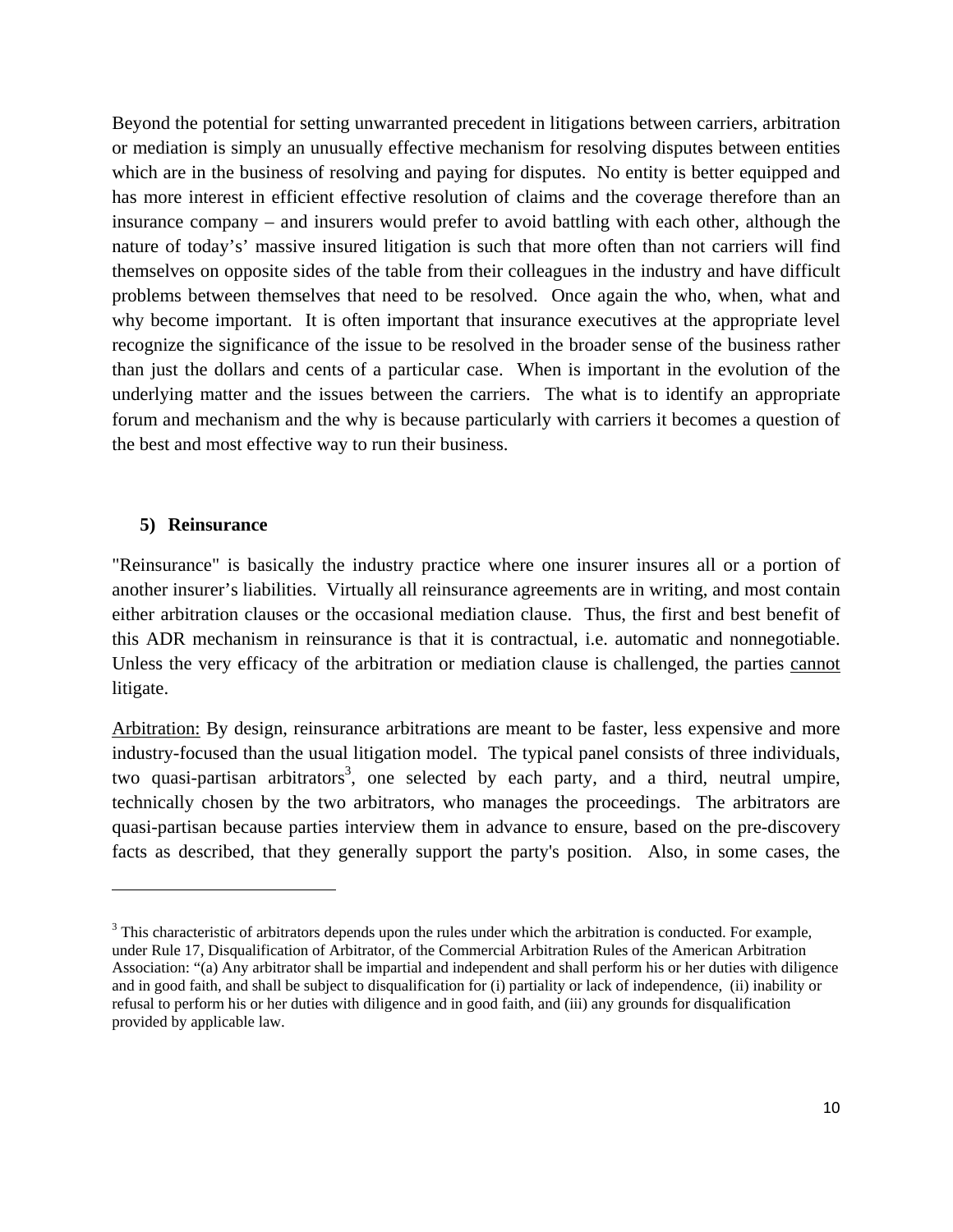parties and their arbitrators continue to have ex parte conversations throughout most of the case, usually terminating with the parties' filing of their initial, pre-hearing briefs. Ultimately, arbitrators "vote with the evidence" in final deliberations. The neutral umpire has no ex parte communications at all with either side. While the contracts technically permit the arbitrators to select the neutral alone, most do so with outside counsel and party input. Since decisions require a panel majority, the neutral umpire casts the swing vote, if necessary, throughout the case.

Another important benefit of the reinsurance arbitration model is that all three panelists are experts in the industry customs and usages of the particular lines of business, claims and practices in dispute. This is one of the quintessential aspects of arbitration that differentiates it from litigation. The people reviewing and weighing the evidence, assessing the parties' conduct and witnesses' credibility, and interpreting the agreements have been involved in the very business in dispute for years, enabling them to make informed judgments. While arbitrators are not permitted to discuss evidence outside the record in deliberations, they may apply their knowledge of industry customs and practices to judge the facts, assess witness credibility and understand contract language.

Typically, most arbitration clauses contained a broadly worded "Honorable Engagements" clause, for example: "The arbitrators shall interpret this Contract as an honorable engagement and not as merely a legal obligation; they are relieved of all judicial formalities and may abstain from following the strict rules of law. " This clause, combined with their non-codified yet recognized authority, provides arbitration panels with broad discretion to apply industry standards and equity, not necessarily strict legal rulings, to resolve all manner of procedural and substantive disputes, to manage the proceedings before them, and ultimately to render a fair and just award based upon the totality of the circumstances.

This discretion is particularly beneficial to parties because it affords panels the ability to mold and streamline the proceedings to the particular facts, issues, and amounts in dispute. For example, to prevent the occasional overly zealous counsel from "over litigating," the dispute, panels may limit the availability and scope of discovery, the number and length of depositions, the amount and necessity of hearing witnesses, and many other procedural aspects of the case, especially since most arbitration clauses do not require the application of Federal or State rules of evidence or procedure. Like judges, arbitrators have authority to issue sanctions, draw adverse inferences and, where necessary, dismiss elements of an offending party's case, to maintain control of the process.

If properly molded and limited to the particular necessities of the given case, the arbitration process is designed to proceed to hearing and award much faster and less expensively than litigation. Following the hearing, most arbitration panels in reinsurance disputes promptly issue "non-reasoned" awards - essentially a few lines stating who won and the amount of damages awarded. The trend in more recent arbitrations and newer arbitration clauses is for parties to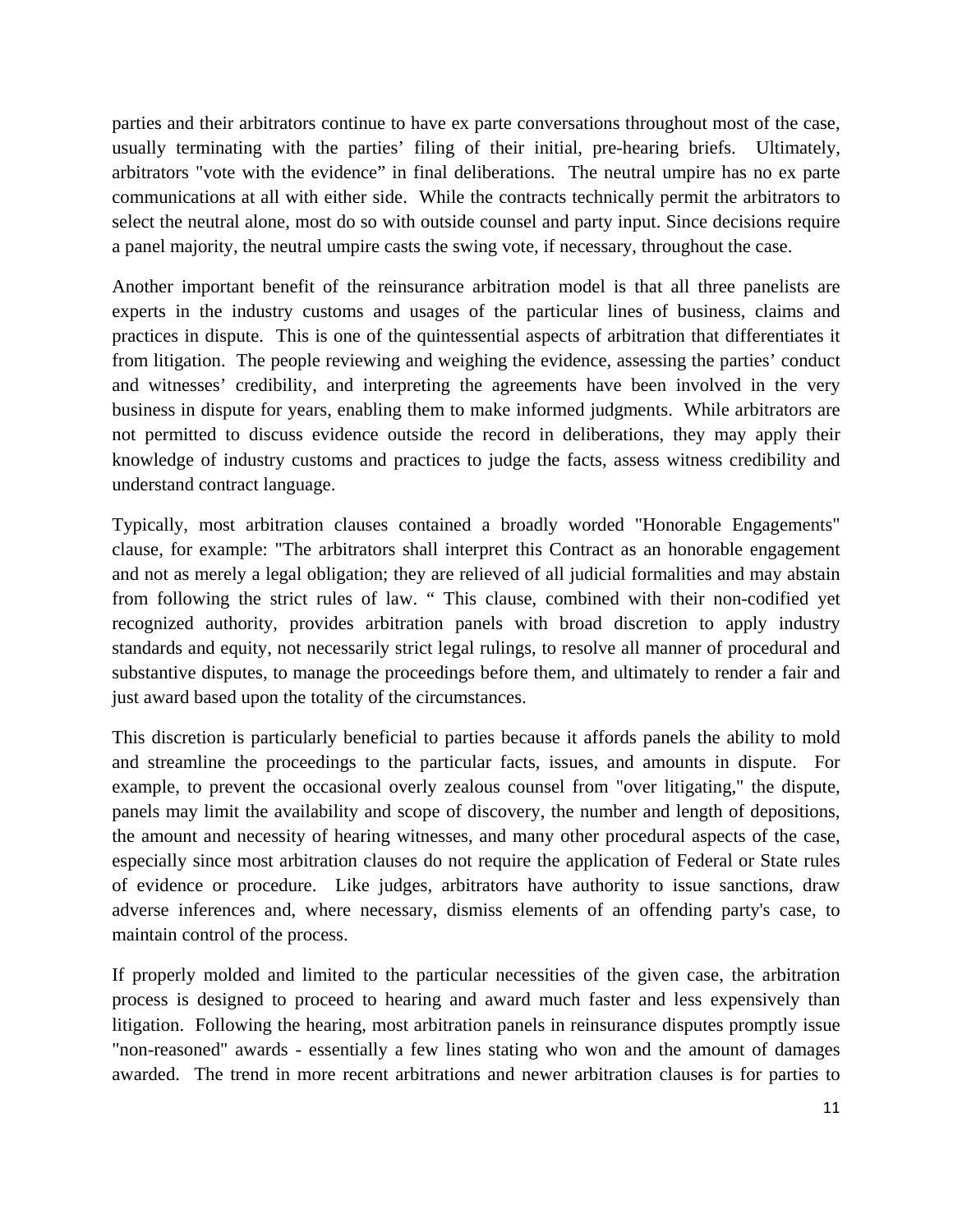specifically request the issuance of a "reasoned award." Even in that instance, panels usually issue awards much faster than courts, since the acceptable form of reasoned award requires a brief statement of factual findings, followed by the panel's ruling on each contested issue - much less than the typical length and scope of a court opinion.

The benefits of a reasoned award are obvious. First, it provides the parties insight into the panel's reasoning process and rationale for their decisions, particularly important if aspects of the panel's ruling differ from either party's requests. Second, allowing the losing party to understand how and why the panel ruled against them reduces the possibility that the award will be challenged as "arbitrary, capricious or unreasonable." And third, since many parties have business relationships, governed by the very contract(s) involved in the dispute, that continue post arbitration, a reasoned award reveals how the parties should construe the challenged terms and conditions in the future, avoiding repetitive, expensive and wasteful arbitrations over identical issues.

Mediation: The mediation model employs an impartial, trusted facilitator to help parties explore, respect and react to objective, subjective and psychological factors creating conflict between them, helping them to perceive and communicate positions leading to an inexpensive, voluntary resolution of the dispute on their own terms. Though a mediator with reinsurance industry background is preferred, the technical aspects of the specific factual and legal issues in dispute are not the most important elements of the process. In joint meetings and private caucuses, an experienced, professional mediator with no formal power to issue rulings works with the parties, using an informal, confidential process designed to suspend judgment and promote candor, to identify and understand each side's interests and goals underlying the actual dispute. To the trained and experienced mediator, disputes present an opportunity to empower parties to structure a resolution that best meets their respective short and long term needs.

Currently in the US, disputants have been slow to select mediation to resolve reinsurance disputes. But mediation, by its very nature, fits well within the reinsurance model for many reasons. First, contractual reinsurance relationships, whether from active underwriting or run-off business, typically last longer than one underwriting year. Mediators can harness the positive power of this beneficial, continued relationship to facilitate the parties' negotiations. Second, as a facilitated negotiation, mediation is symbiotic with the usual background and experience of reinsurance professionals – industry savvy business people accustomed to arms-length negotiations, but occasionally stuck within their own positions, unable to objectively assess their adversary's views. Finally, since the aggravation, expense and time required to arbitrate or litigate is on the rise, the reinsurance industry is searching for alternatives and beginning to choose mediation, either by contract or ad hoc agreement. Compared to arbitration or litigation, mediation is a **less** aggressive, less costly, less damaging and less divisive alternative.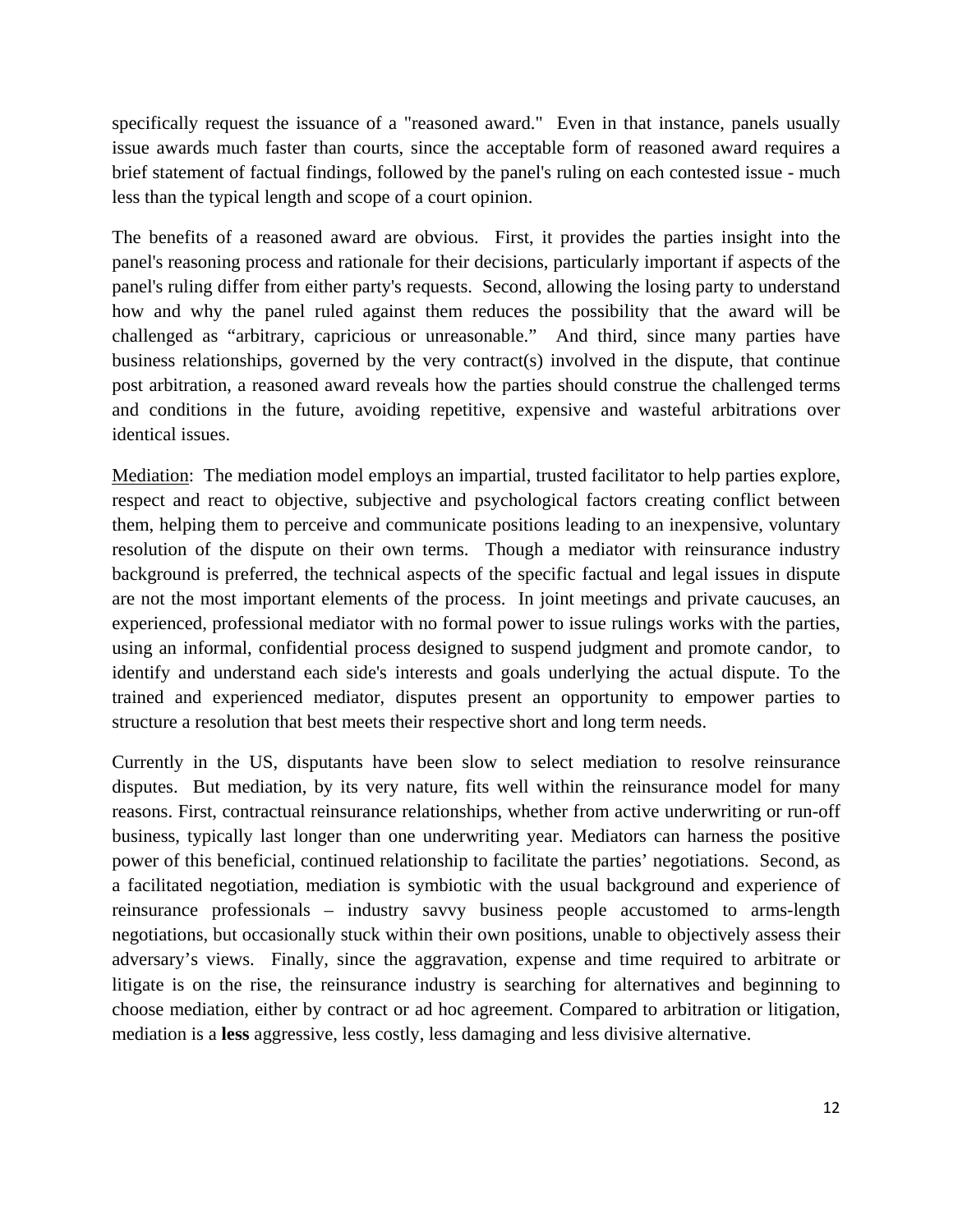The reinsurance mediation process offers participants many benefits:

Given the complexity and overlapping nature of reinsurance contractual relationships and resultant business/factual/legal issues, sufficient time and care must be given to pre-mediation preparation. Before the actual mediation session, the parties submit mediation statements containing salient documents and information supporting their positions on specific issues in dispute. Both before and after these are filed, the mediator works with the parties jointly and individually by phone or in person to uncover the underlying interests to be addressed, some of which may transcend the narrow issues briefed in their mediation statements. For example, in the usual ceding company/reinsurer relationship, the cedant and/or its broker may possess documents and information that the reinsurer has requested and/or needs to fully evaluate its current position, requiring the mediation to be "staged" to accommodate such production. Proper premediation planning is critical. If handled correctly, parties, counsel and the mediator arrive at the mediation room better prepared to address their true underlying needs and interests.

Reinsurance professionals are no more immune to psychological negotiation roadblocks than anyone else. In the opening joint session, the mediator first asks parties and counsel to actively listen to, understand and acknowledge their business partner's arguments, even repeating them back to one another, as a sign of their appreciation and respect for such views. This often overlooked but incredibly powerful step builds trust, breaks down barriers and actually makes the other side less defensive and more candid, producing valuable information to use in the mediation process; information which helps define the proper depth and scope of issues the participants must address and resolve.

Especially with reinsurance experts, often negotiators themselves, who well understand the merits of both parties' positions, the real work of an industry savvy mediator occurs in private caucuses. There, the mediator meets separately with and encourages each side to suspend judgment and comfortably and critically evaluate their positions, creatively explore options to resolve their disputes and, with the mediator's help, develop proposals designed to get what they need, not what they want, from a mutually-acceptable settlement. Once the mediator garners the respect and trust of both sides, s/he can deftly help parties develop, discuss and respond to successive financial and non-financial proposals, supported by an articulated rationale, designed to satisfy the offering party's needs and the responding party's interests. The very heart of the process, this unscripted, evolving and changing dynamic requires a perceptive, inventive and focused mediator, patient, calm and committed parties, and an open exchange of ever-broadening proposals that accentuate agreement and eliminate disagreement.

The true value of any mediator reveals itself at negotiation impasse. In reinsurance, internal, corporate and/or financial pressures often impact one party's ability or willingness to settle on negotiated terms, leaving a gap between the last demand and last offer. Maintaining a positive, trusting environment, the mediator should continue moving the parties to propose alternatives